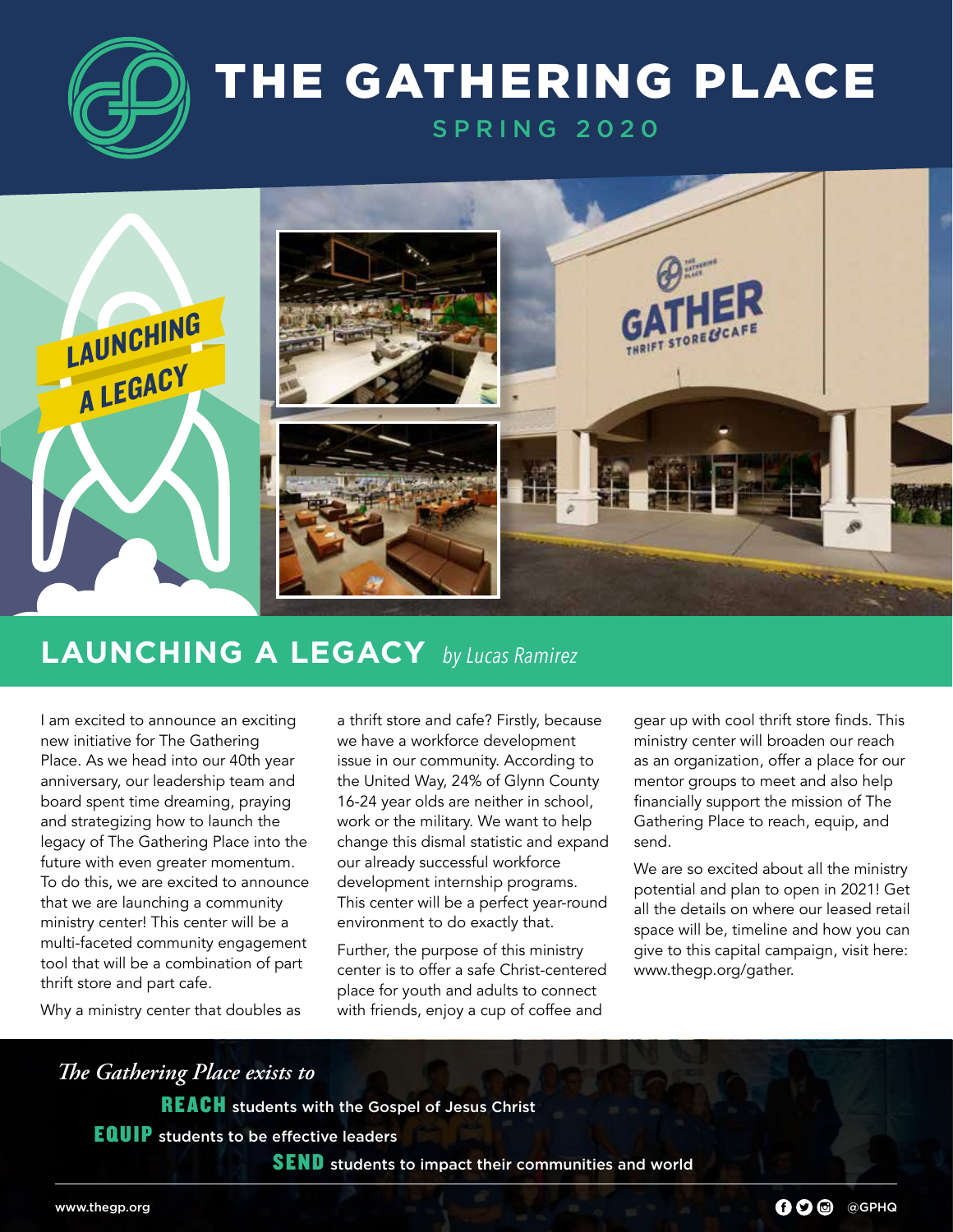# **WATCH THE** MAIN **EVENT**



#### **MAIN EVENT GOES FULLY ONLINE FOR SUMMER 2020**

*Launching Sunday, June 7th at 7:00 pm*

This Summer, due to COVID-19, we are pivoting our Main Events to a fully online experience. We are so excited to bring a whole new level of innovation and stream the Main Event straight to your living room!

Even though we can't gather in person this summer, every Sunday night at 7:00pm we will still host the Main Event where students can engage, win prizes, hear the Gospel and have tons of fun. We are inviting parents, youth pastors and students everywhere to also host "watch parties" in their living rooms where they invite just a handful of their friends to watch the Main Event together. Please pray that God exponentially increases the reach of the Main Event through this online platform!

## WATCH HERE: **www.TheGP.org/MainEvent**





#### **CONGRATS TO OUR GRADUATING INTERNS!**







**Mainevent Youthpastor Parent** We want to honor and thank three young leaders who just graduated from College of Coastal Georgia and served The GP faithfully as interns while they were college students. Thank you Wayne, Hudson and Victoria!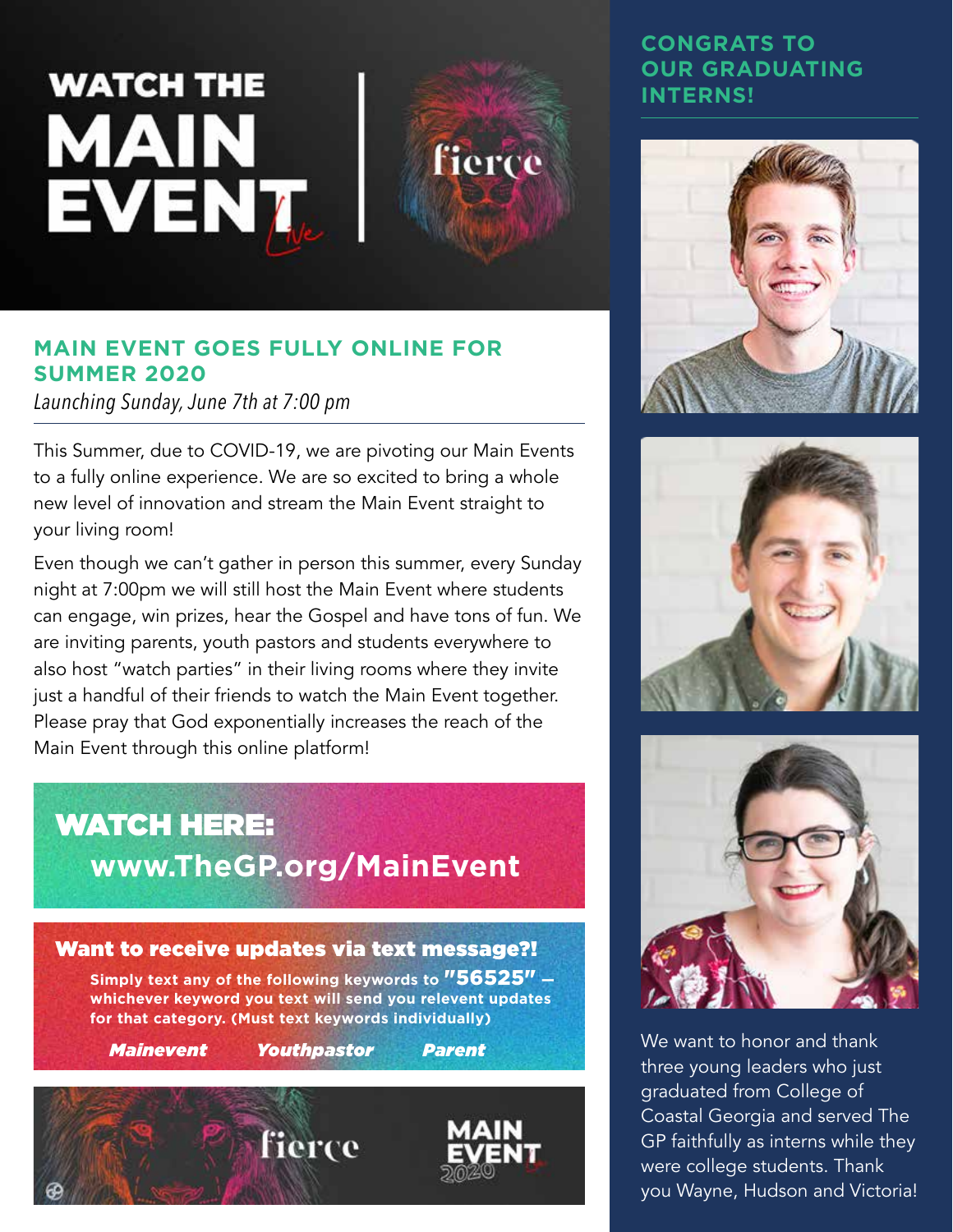

**CAMPUS MINISTRY** *Helping Students Transition to College*

We are so thankful to the Communities of Coastal Georgia Foundation for funding our 2020 College Tour!

For juniors and seniors in our campus programs, we offer The GP College Tour. This is a vital and meaningful trip that helps underserved but high performing students make it to college. This program focuses on empowering and assisting rising and current seniors at both Brunswick High and Glynn Academy to visit, apply to and attend colleges in Georgia.

This past February, John Williams took 12 students to visit eight schools throughout Georgia. We were glad to get the trip in before COVID-19 shut everything down! Following the trip, our

team helps our students make sure they sign up to take the SAT/ACT and we also help them finish their FAFSA financial aid forms. All of our seniors plan to attend college this year and since the inception of this



program, we have had 95% of our students successfully transition to college or university, many being the first ever in their family!



#### **WELCOMING OUR NEW ASSOCIATE DIRECTOR OF COLLEGE MINISTRY**

We are excited to welcome Wayne Farley as a full-time member of The GP team! Wayne is not new to The GP - he actually grew up attending the Main Events and was a former college intern as well. He is a recent graduate of CCGA and brings a diversity of gifts in digital media, photography, social media and most important of all, a passion for Jesus and making him known! His main role will be to lead Converge, our college ministry at the College of Coastal Georgia. Please join us in welcoming Wayne. He can be reached here: wayne@thegp.org

FINANCIAL SNAPSHOT **Glynn County 2020 Budget:**  \$611,500 **Year to Date Income:**

\$256,754

*Please help fuel our mission!*

*You can make a gift today: www.TheGP.org/give*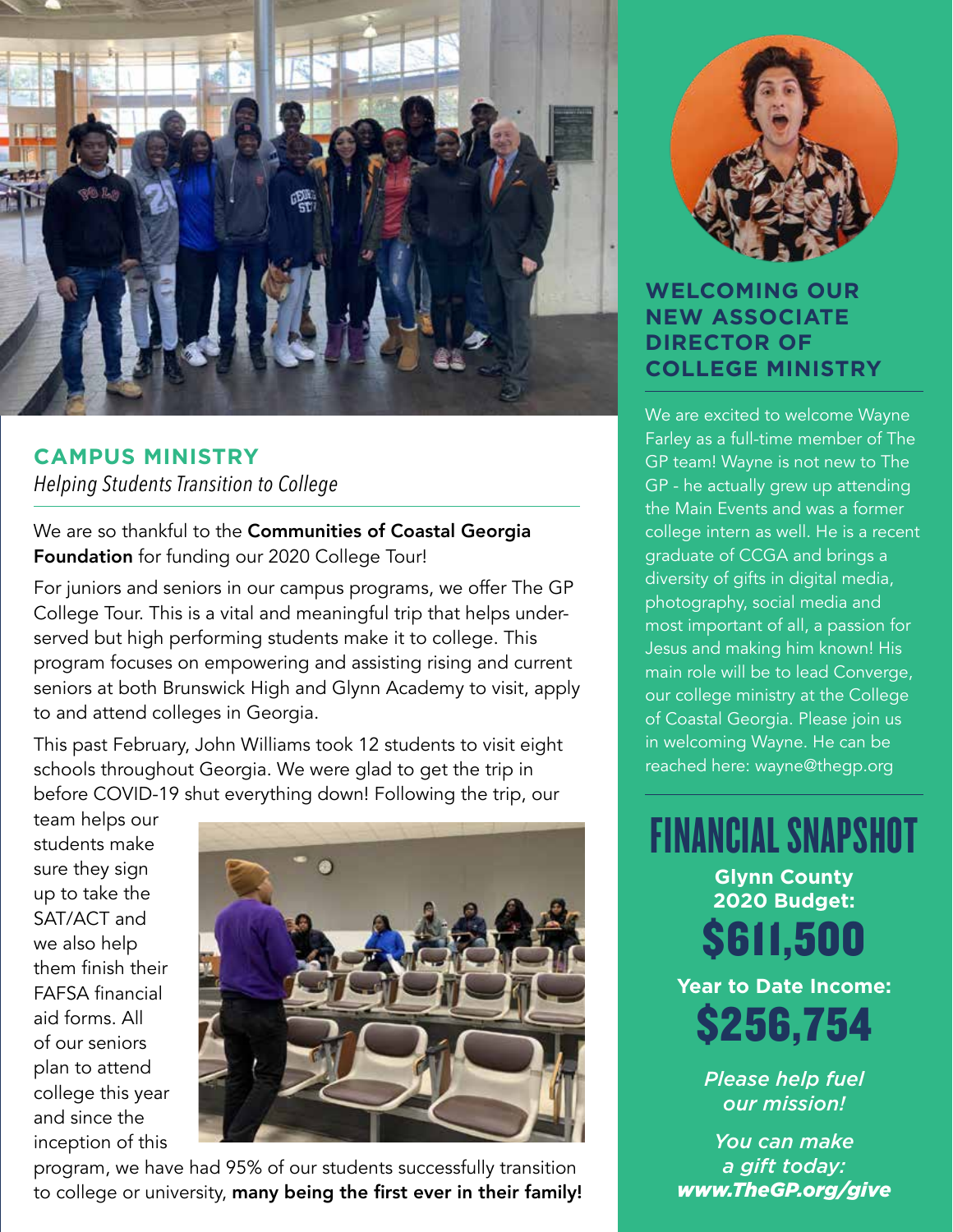

#### **707 MENTOR GROUPS TURN DIGITAL**

WOW! We never guessed that all of our 707 groups would move to online platforms this semester. But, our amazing 707 leaders have created fun and unique ways to connect with students during COVID-19 closures. 707 Groups used Zoom calls, Google Hangouts, and FaceTime to connect digitally like never before. These times can bring fear and anxiety, but our leaders took the time to leverage technology and be a voice of hope in our students' lives. Here are a few ways groups have been "meeting" this semester:

*"Thanks to Zoom, we have been able to continue our weekly meeting. We log on and talk about where we have seen God during this quarantine time. This has kept my spirits high as well as those of our boys." – 9th Grade Boys led by Joey Baldwin & David Boland*

*"My awesome 707 leaders have made sure we have had a great time on our zoom calls. For example we have done a treasure hunt, we have painted on zoom, we even had a Rock Paper Scissors tournament. They have kept in touch with my family and made sure we were ok during this time!" – Holly Baldwin, 7th grade student*

*"Our group has been meeting together on zoom and sharing our prayer request and our concerns….We have been celebrating a number of Sweet 16 Birthday's with Drive By Pandemic Parades!!" – 10th Grade Girls led by Alicia MacArthur & Elizabeth Jordan*

*"We have met via Zoom each Tuesday at 7:07pm during quarantine. We have had a devotional reading time, favorite scriptures shared, and a scavenger hunt. My favorite week was our Painting on Zoom together. I dropped off painting and paint pens at each of their houses, and during the zoom we all painted and laughed together." – 7th Grade Girls led by Jennifer Meyers & Mary Parker*

*"Not having a normal 707 schedule this spring has been hard on all of us*  leaders and students. But it's been fun finding ways to stay connected! Marcie and I have fun scheduling Zoom calls with the girls - We talk about life, share *our "positives and negatives" and laugh as much as possible. I can't wait to hug each of our girls for ten minutes straight when life allows it!" – Raleigh Nyenhuis, 10th grade group leader*





#### **HONORING OUR GRADUATING 707 GROUPS**

This year, we have 65 High School seniors graduating from the 707 program! They represent nine 707 groups: five girls groups and four boys groups. That also means that 18 community leaders have faithfully mentored these students for 7 years! It is amazing each year to recognize these students and leaders — we want to **THANK YOU** and say CONGRATULATIONS!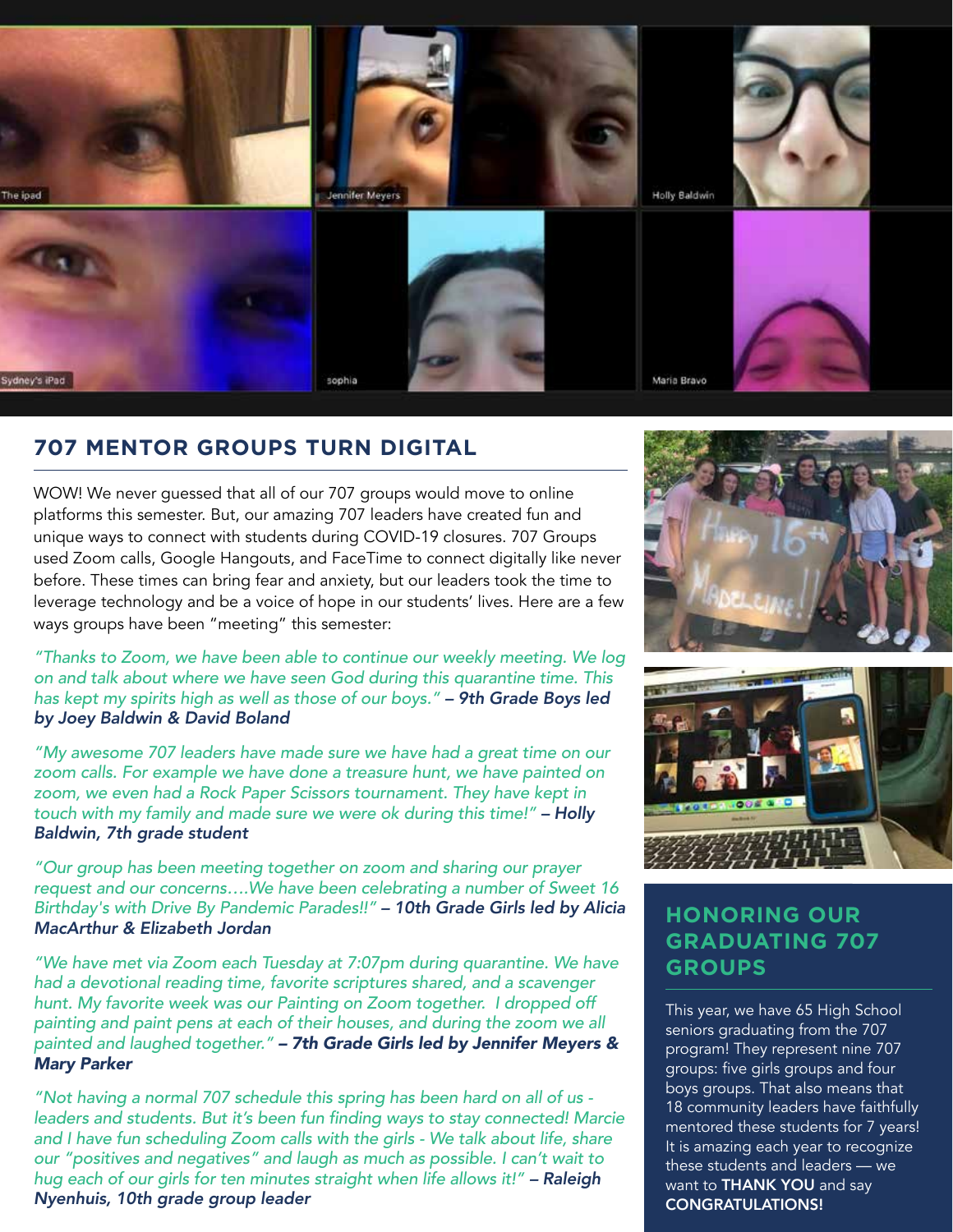# 2020 GP SUMMER COLLEGE INTERNS

Our 2020 college intern team boasts 12 students from seven different universities spanning across the Southeast. These interns play a vital role in GP Summer programs including mentoring high school leaders as well as planning and executing our online GP Main Events Live! With a rigorous ministry schedule ahead of them, please pray that God would move in and through them as they passionately share the Gospel this summer!



## NIA PRESSLEY

Summer Staff **Clemson University STEFAN WILCOX** 



Head Intern Valdosta State University



CASSIE SHAVER Head Intern Georgia College & State University



BRADON COLBERT College of Coastal Georgia



ABBY LANE University of Georgia



JJ STEWERT Georgia Tech





RYAN CATO Georgia State



EMMA LANE University of Georgia



CHARLES POKE Valdosta State University



MORGAN BRACEWELL Georgia College & State University



HEATH SANDERS College of Coastal Georgia